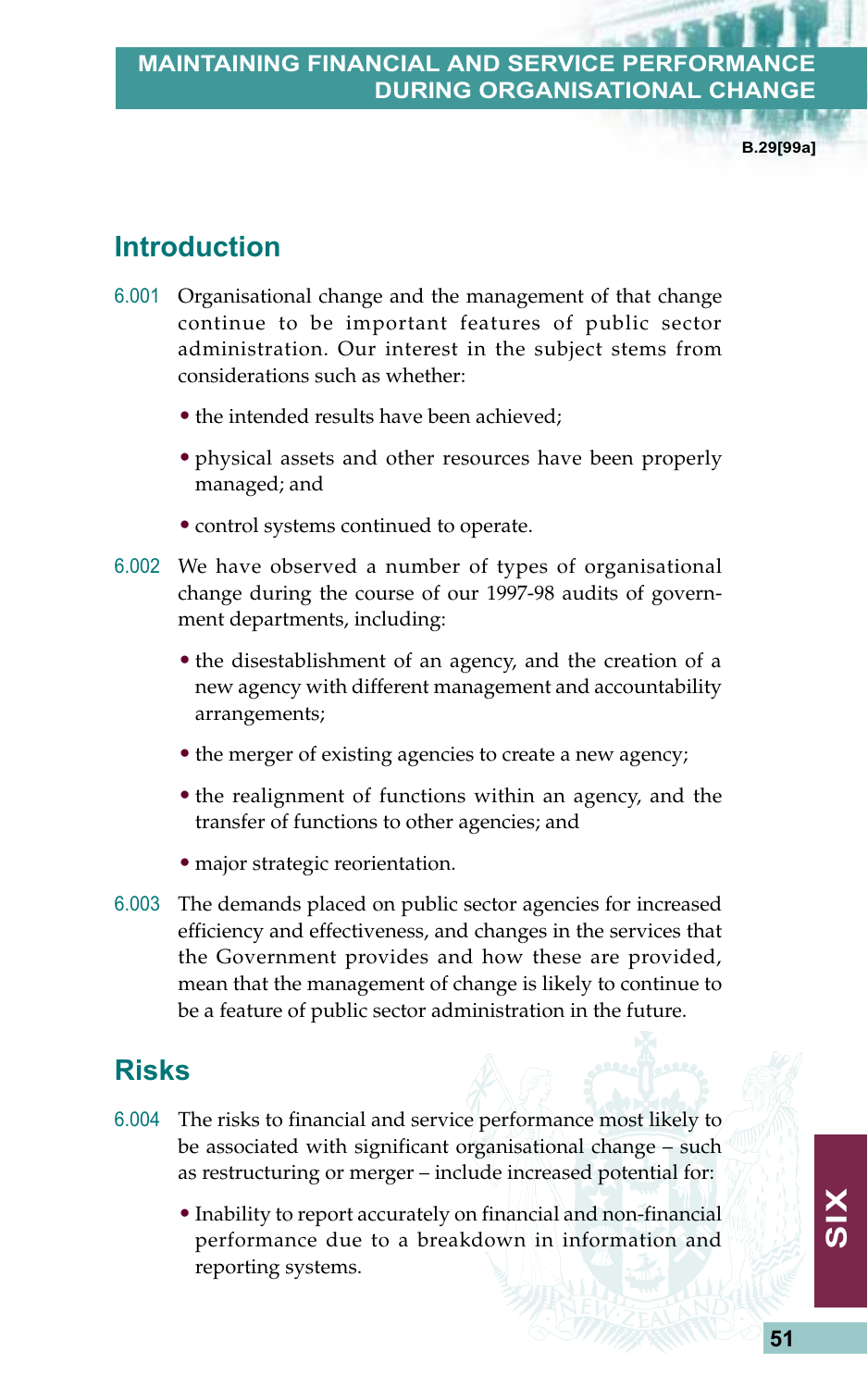- Failure of compliance systems allowing the possibility of serious legislative breach.
- Unappropriated expenditure.
- Non-delivery or under-delivery of key outputs, or nonfulfilment of statutory obligations – resulting from a loss of staff, reduced staff morale, or lesser commitment to the provision of quality services. We recognise that in times of major restructuring some outputs may not be delivered to the standard anticipated, but the need remains to ensure that core critical work is completed.
- Breakdown in financial control systems, increasing the possibility of fraud or theft going undetected.

# **Major Organisational Changes in 1997-98**

- 6.005 Illustrative of the major organisational changes that took place in 1997-98 were:
	- the merger of the Ministry of Agriculture and the Ministry of Forestry into the Ministry of Agriculture and Forestry, and its subsequent restructuring;
	- restructuring in the Department of Conservation; and
	- the restructuring of Land Information New Zealand.

# **Merger and Restructuring of the Ministries of Agriculture and Forestry**

- 6.006 The reorganisation of government departments related to primary industries has been lengthy, involving a series of structural changes – the more recent changes each occurring within a short time.
- 6.007 In 1994-95, the former Ministry of Agriculture and Fisheries was split into the Ministry of Agriculture and the Ministry of Fisheries (with fisheries research transferred to the National Institute of Water and Atmospheric Research). The new Ministry of Agriculture had thus only recently 'bedded-in' when it was merged with the Ministry of Forestry on 1 March 1998, to create the present Ministry of Agriculture and Forestry (the Ministry).

**52**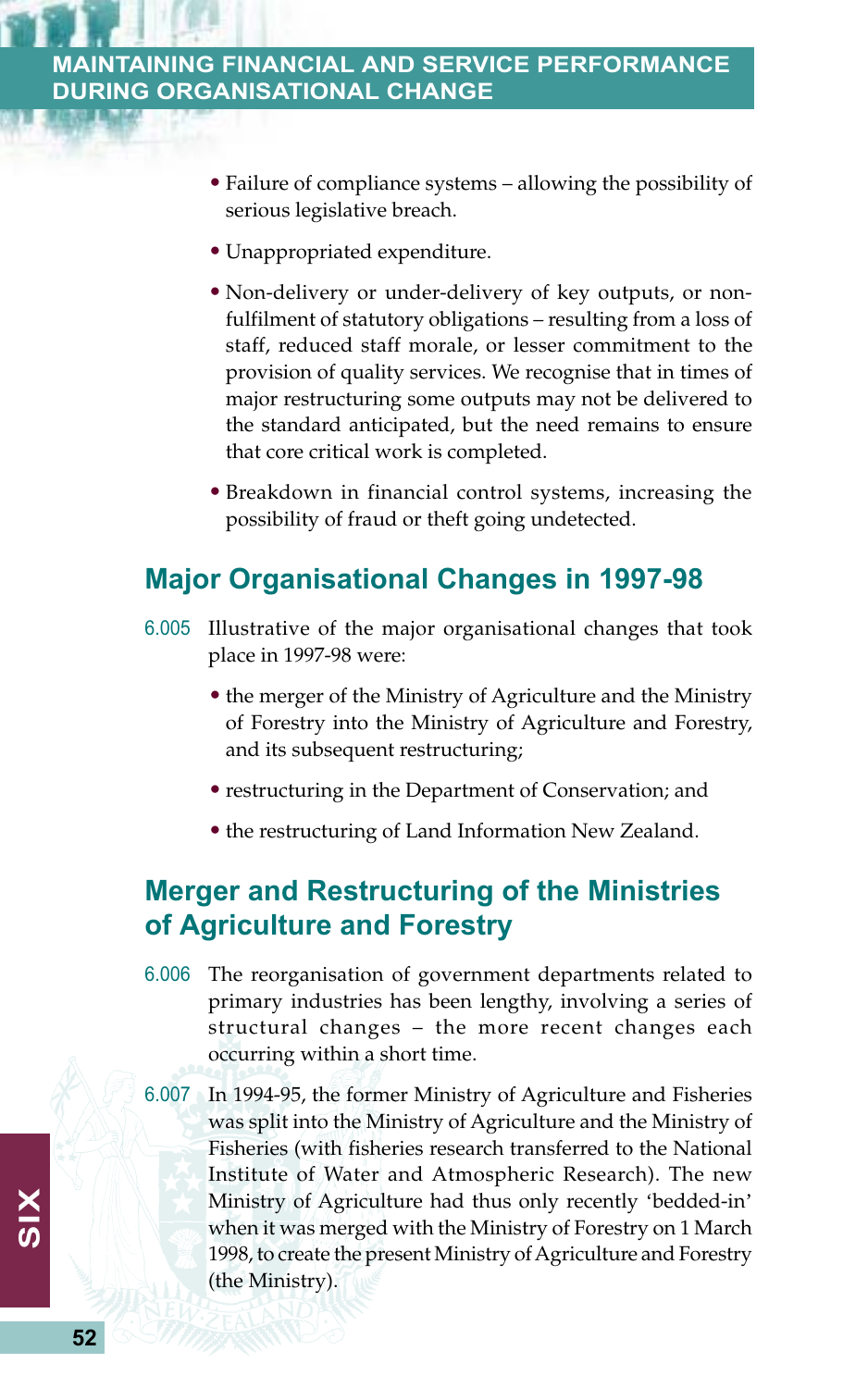**B.29[99a]**

6.008 Two other factors had an impact on the merger:

- The restructuring that also took place within the Ministry of Agriculture.
- The uncertainty that had surrounded the disposition of MAF Quality Management (MQM) for a long time before the merger. The potential to corporatise MQM was recognised in earlier restructuring, and further steps were taken during the course of the merger to prepare for corporatisation. However, the potential impacts of further restructuring MQM were not fully quantifiable.
- 6.009 On 1 March 1998, the meat verification and agricultural quarantine services of MQM were incorporated into the Ministry's Operations Group established from that date. The key surveillance and emergency response capabilities were also transferred back into the Ministry from MQM. After the merger, the decision was taken to corporatise MQM, and on 1 November 1998 its residual functions were transferred to two state-owned enterprises – Asure New Zealand Limited and Agriquality New Zealand Limited.
- 6.010 Other changes were prepared for during 1997-98. From 1 July 1998 the Animal Health Board became an incorporated society set up under the Biosecurity Act 1993 as a Pest Management Agency. Further structural changes are now being implemented for the delivery of food, biosecurity and forest health services. Several major and minor reviews of structure and function are under way.
- 6.011 A review of border control machinery has been commissioned for 1999, the terms of reference for which require the review to address the viability of a single border control agency.
- 6.012 The Ministry's view is that the scope of changes since the merger has been significantly greater than could have been projected at the time of the merger.
- 6.013 We have been particularly concerned with the effects of time constraints, ongoing change, and loss of human resource capability on:
	- the accuracy of the budget; and
	- the ability to address deficiencies in reporting service performance.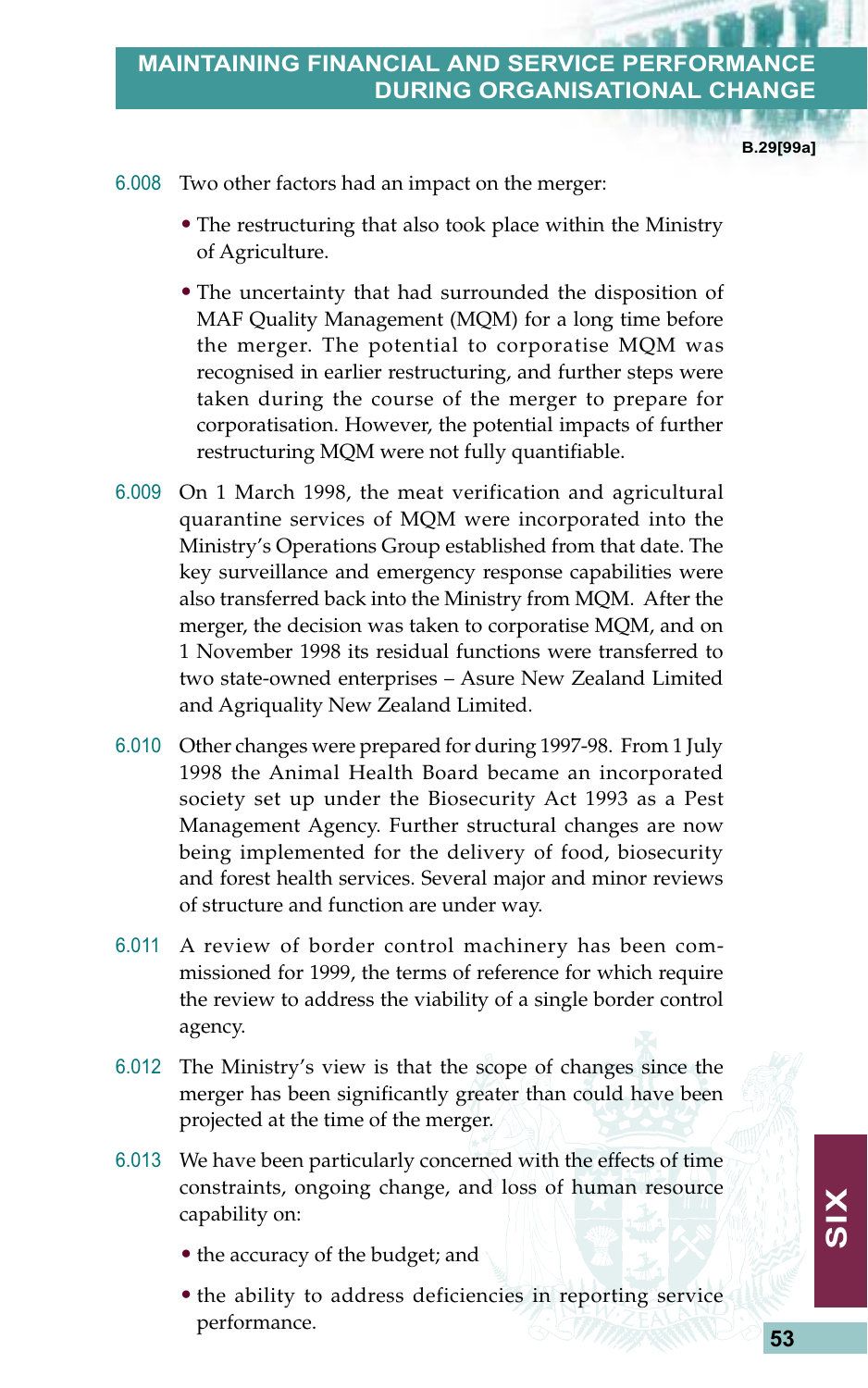## *Effects of Time Constraints*

- 6.014 Time constraints meant that, in some instances, there was insufficient opportunity to consider issues and risks associated with the proposals of the establishment group (Transition Unit). One result was the occurrence of errors affecting the overall budget on an ongoing basis. These errors were:
	- the omission of funding for irrigation schemes and biosecurity risk assessment in forestry; and
	- the assumption that some functions were to be funded from Crown revenue when they were supposed to be wholly or partly funded by cost-recovery.
- 6.015 The Ministry informed the Primary Production Committee in the course of its 1997-98 financial review of the Ministry that budget shortfalls of \$2.1 million in 1998-99, \$2.2 million in 1999-2000, and \$2.3 million in 2000-01 and 2001-02 had to be addressed.
- 6.016 These budget shortfalls have had two particular effects:
	- delaying set-up work until the situation could be sorted out; and
	- "freezing" positions in, for example, the policy area.
- 6.017 It is still uncertain what efficiency savings in addition to those already planned – will need to be made to offset these budget errors, and what effect this may have on service performance in 1998-99 and future years.
- 6.018 Time constraints were compounded to some extent by the requirement for neutrality in the merger environment and its inhibiting effect on consultation with the incumbents.

## *Ongoing Change*

6.019 Ongoing change has placed pressure on senior management. The chief executive and his new management group have had to concentrate on managing changes in the structure and resources at the expense of addressing some significant policy issues facing the Ministry. Strategic planning was begun in a timely fashion, but its completion has been held back by the pressures of ongoing change.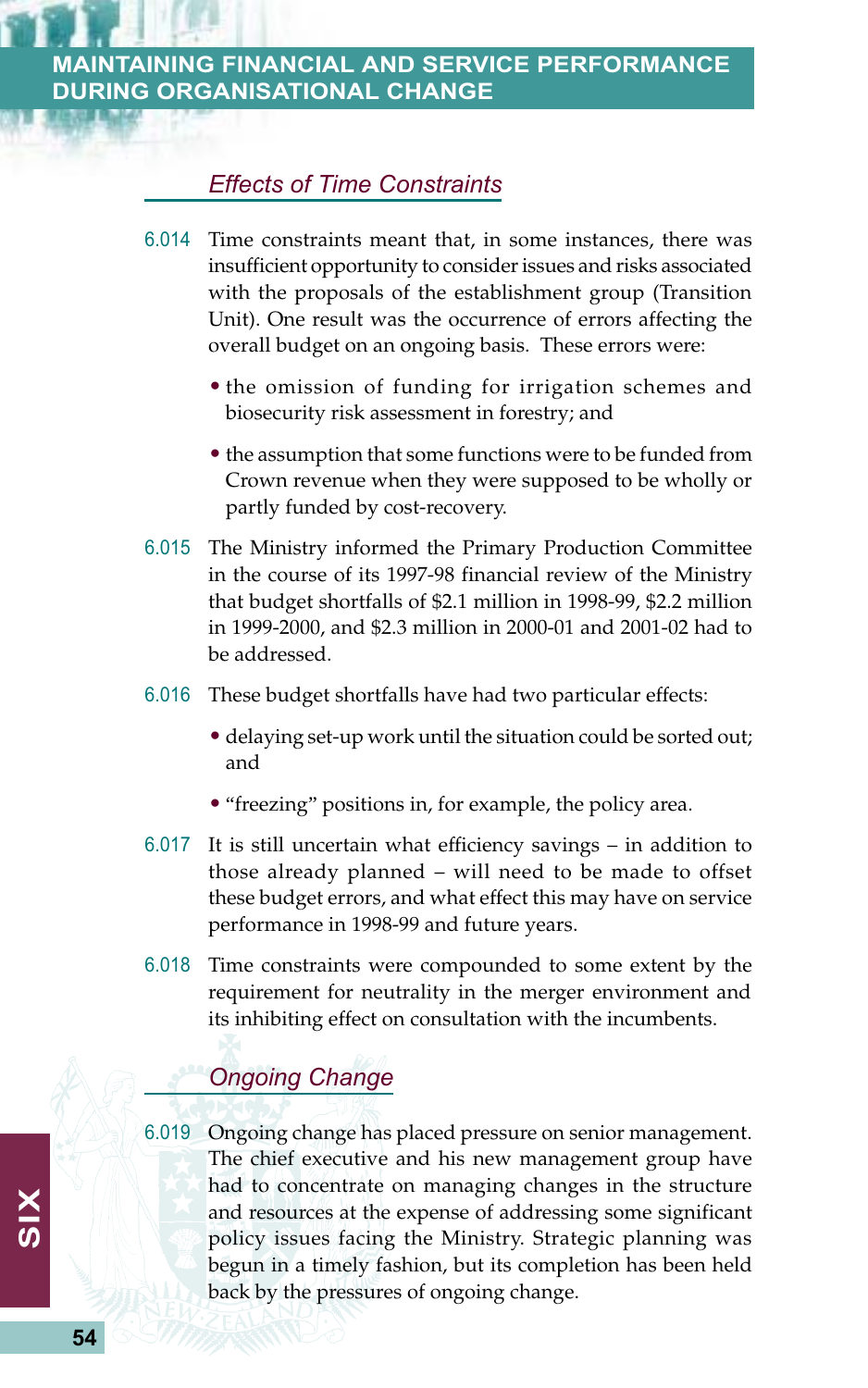**B.29[99a]**

- 6.020 Another effect of the continual change has been a reduced capability to maintain good management information and control environment systems, or to address identified deficiencies in them. Change issues have taken precedence over the review of existing systems, and a review of the internal control systems is not scheduled for completion until March 1999.
- 6.021 We rated the former Ministry of Agriculture's financial control systems<sup>1</sup> "Satisfactory"<sup>2</sup> for the period ended 28 February 1998 (final audit). This rating had not improved in the merged Ministry by 30 June 1998. Financial management information systems that had been rated "Good"<sup>3</sup> in both of the predecessor Ministries were rated only "Satisfactory" in the merged Ministry.
- 6.022 At the time of our audit of the merged Ministry an estimated 80% of the systems were not Year 2000 compliant. This was confirmed by completion in October 1998 of the inventory and risk assessment phase of the Ministry's Year 2000 project. The position now is that the Ministry expects all of its critical systems to be tested and verified as Year 2000 compliant by the end of September 1999.
- 6.023 We also noted problems with the non-financial (service performance) aspects of the Ministry's information systems. The systems were rated "Just Adequate"<sup>4</sup> in the former Ministry of Agriculture and since the merger. The statement of service performance was incomplete and untimely, and there was uncertainty in the Ministry over what should be reported against in the four-month period between the merger and the end of the financial year.

#### *Loss of Human Resource Capability*

6.024 We noted resource pressures in a number of areas during the merger and restructuring – due to either actual staff shortages or larger than anticipated demand for outputs.

- 2 "Satisfactory" means works well enough, but improvements are desirable.
- 3 "Good" means works well, with few or minor improvements only needed to rate as excellent.
- 4 "Just Adequate" means does work, but not well at all.

<sup>1</sup> Financial Control Systems are the individual systems that process financial data. For example, processing payments (expenditure and creditors). They include controls surrounding the processing of these transactions to ensure the completeness and accuracy of data.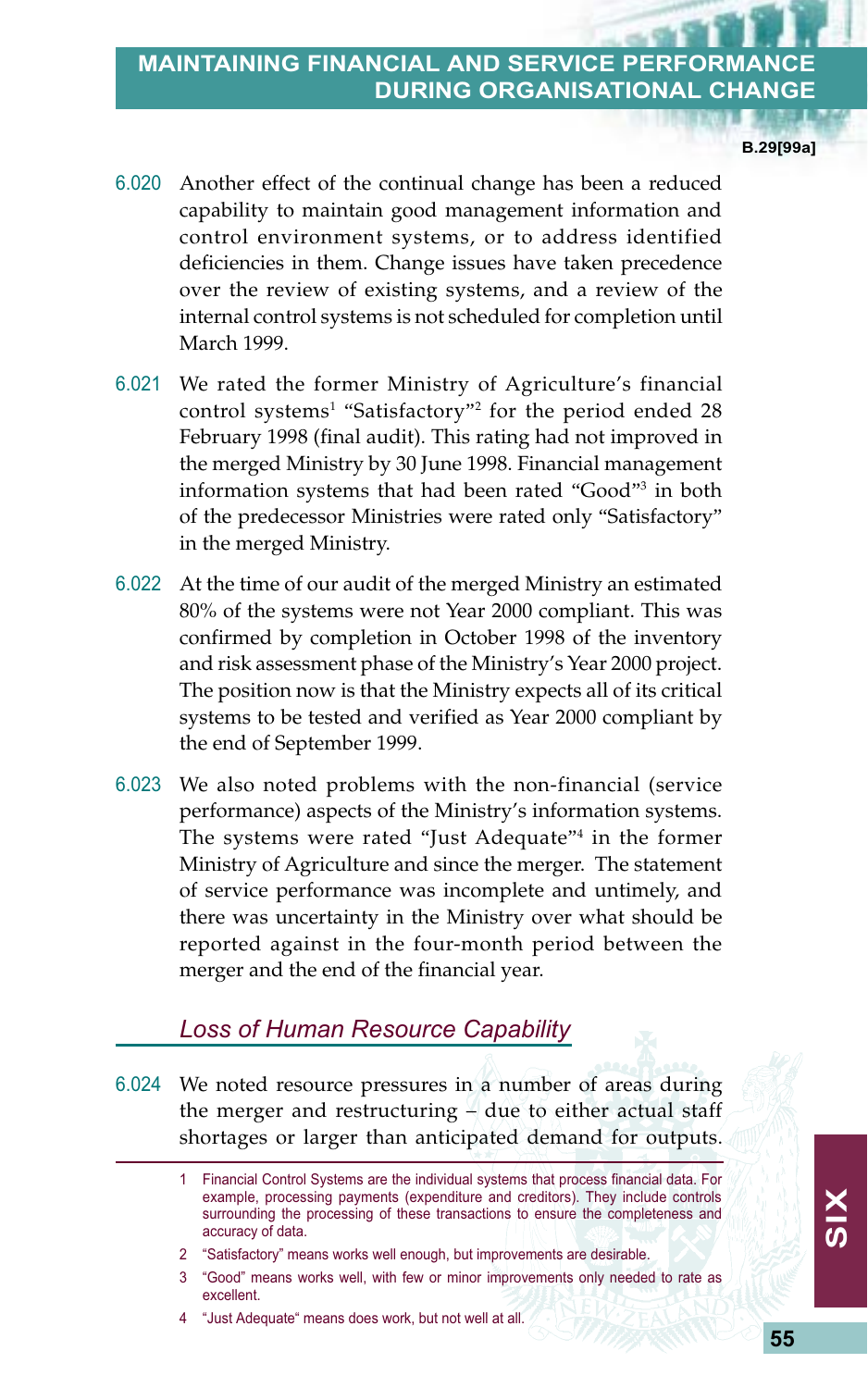- 6.025 In connection with its financial review by the Primary Production Committee, the Ministry gave the committee details of staff reductions that totalled 488 between 1996-97 and 1997-98. The Ministry has since acknowledged that the figures provided were incorrect. The correct total is 92.3 full-time-equivalent staff, including 83 redundancies.
- 6.026 The Ministry says that providing incorrect information was symptomatic of the difficulties of bringing together the three different reporting systems of the predecessor organisations. The figures first provided did not differentiate between numbers of people and numbers of full-timeequivalent staff, and were compounded by the omission from the latest count of temporary and seasonal staff.
- 6.027 The Ministry has not indicated the extent to which the staff reductions represent a loss of critical expertise. However, it has acknowledged that its capability in the policy advice area was considerably reduced as a consequence of the merger. Matching the new policy group structure with the merged functions and outputs resulted in a smaller group and an inevitable loss of institutional knowledge.
- 6.028 Effecting the merger part-way through a financial year meant that three sets of financial statements had to be produced in a four-month period. The Ministry told the Primary Production Committee in the course of its financial review that capability problems in the finance area affected debt management, cost recovery, invoicing, and data processing – although not to an extent sufficient for us to issue a modified audit report on the financial statements.
- 6.029 Post-merger functions need to be aligned with new needs, and reviews of functions need to be in step with the change process. For example, we have suggested to the Ministry that (when planning for any future restructuring) the finance function should be reviewed concurrently to ensure that it aligns with future financial service needs. However, because several major and minor reviews are under way, the Ministry has told the Primary Production Committee that it is not possible at this stage to ensure that its financial capability and structure are aligned to business needs.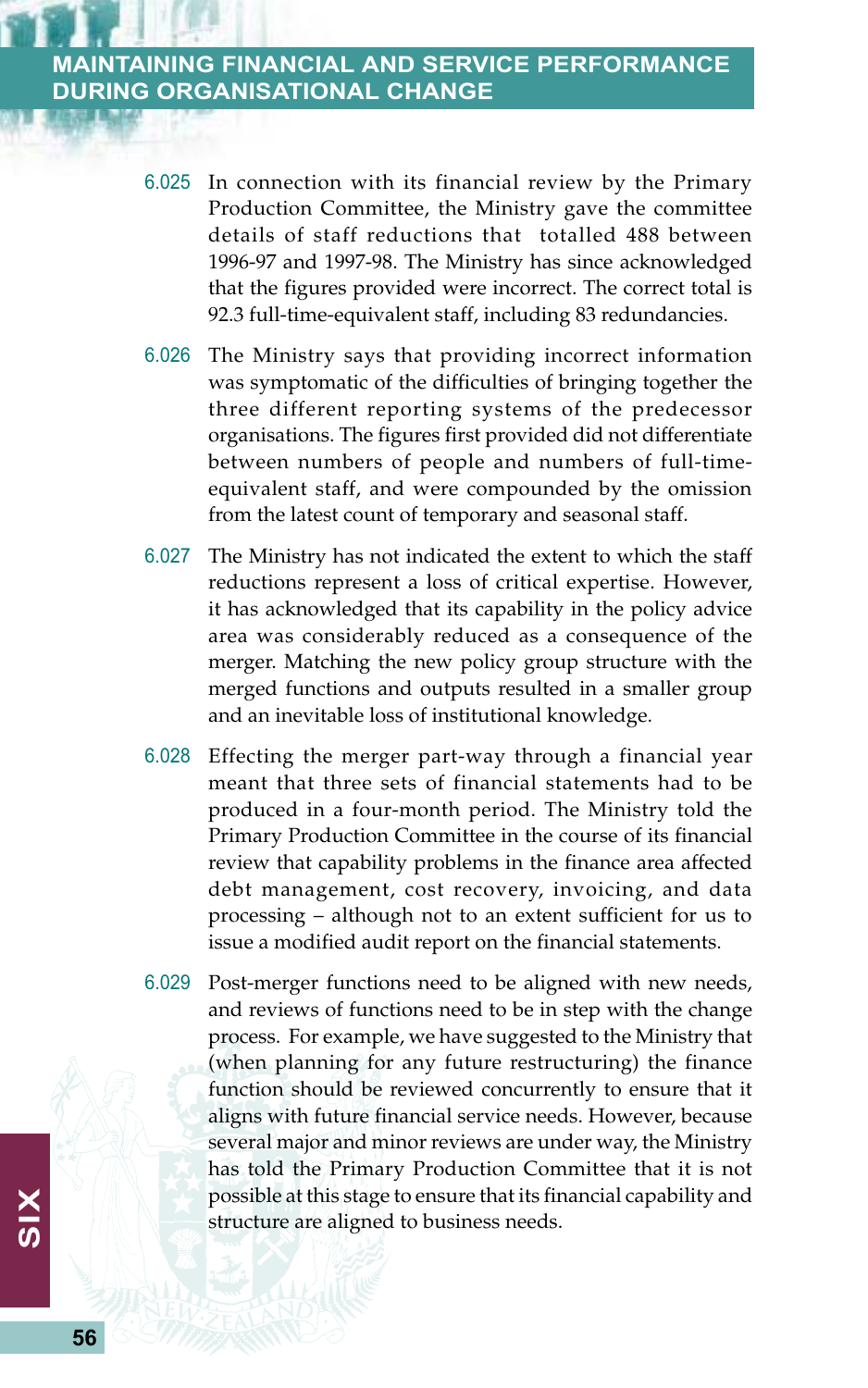**B.29[99a]**

- 6.030 In the Ministry's own words, *the extent and duration of the capability loss is extended if restructurings follow one on the other with no period of stability to develop and rebuild systems*. 5
- 6.031 The various papers considered by the Cabinet gave several reasons for the merger and restructuring of the agriculture and forestry sectors. The reasons included:
	- Improved biosecurity capability (through operational synergies).
	- Improved consistency in approach to policy advice issues.
	- Improved management of tensions between forestry and farming land use (e.g. ensuring competitive neutrality between sectors).
	- More efficient international trade representation and negotiations.
	- Improved co-ordination and interaction with local government.
	- Efficiencies and economy of scale gains of \$4.6 million annually – with total costs of the merger estimated to be \$8.1 million.
- 6.032 Except for the last of those reasons, no indicators have been given by which to judge their successful achievement. We consider that – as a first step – the purpose of the change and the results sought should be clearly articulated, if Parliament is to be assured that the change is in the public interest, and the effects of change are to be measured. We are concerned that there should at least be milestones against which to measure progress toward the desired outcome(s). The milestones should be established before 2001 when the post-implementation review of the merger is planned to take place. The Ministry has indicated that there is some work to be done to develop the desired measures, and has targeted 1998-99 to achieve this.

<sup>5</sup> *Response to the Primary Production Committee Financial Review Questionnaire, 1998 Financial Review of Ministry of Agriculture and Forestry*, page 2.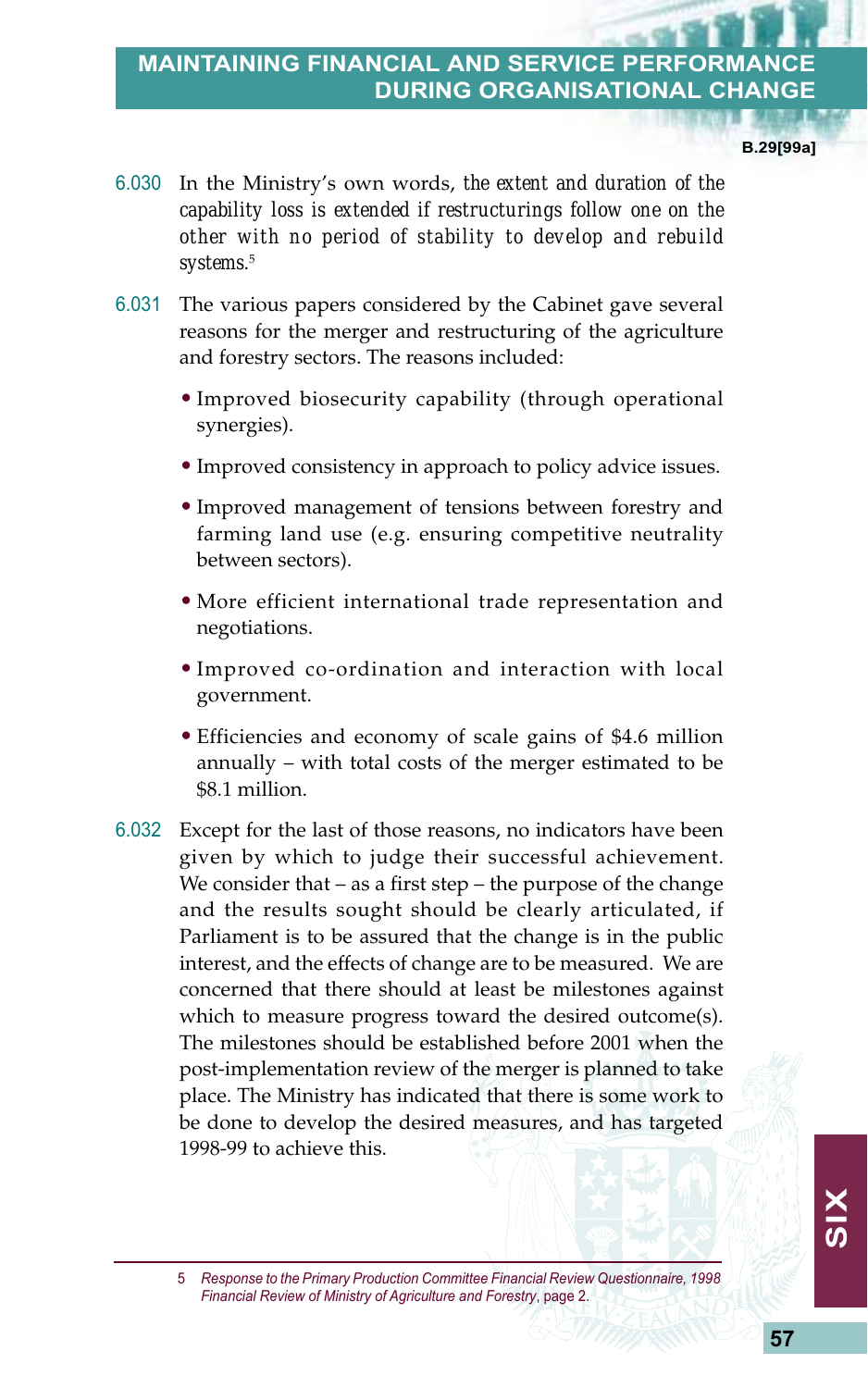# **Restructuring in the Department of Conservation**

- 6.033 The restructuring in the Department of Conservation (the Department) was an internal reorganisation that took place over two years. In 1996-97 the Department established the foundations for a new structure, a stated objective of which was to strengthen accountability within the Department.<sup>6</sup>
- 6.034 The key features of the restructuring were to develop:
	- A system for formal monthly operating reviews at all levels.
	- Improved quality management systems.
	- A new general management team including three Regional General Managers appointed in March 1997. (The new head office divisions and regional offices came into operation on 1 May 1997. Restructuring of conservancies occurred during 1997-98.)
- 6.035 The loss of key personnel and their institutional knowledge during the restructuring had an impact on our assessments of the Department's financial controls. One reason for downgrading our assessments from "Good" to "Just Adequate" was the lack of documented systems and procedures available for new staff to follow. For example, during our audit we noted a general lack of appreciation of the distinction between Crown and departmental activities. Certain assets in the fixed assets register appear to bear little relationship to the expected range of departmental activities.
- 6.036 Our 1997 assessment of "Good" anticipated an improvement in the quality, timeliness, and accuracy of financial information at both conservancy and head office level. This did not occur. The comprehensiveness and quality of financial information at the end of the financial year was not of a good standard, and there was a lack of systems to ensure quality information.

<sup>6</sup> *Report of the Department of Conservation for the year ended 30 June 1997*, parliamentary paper C.13, 1997, page 8.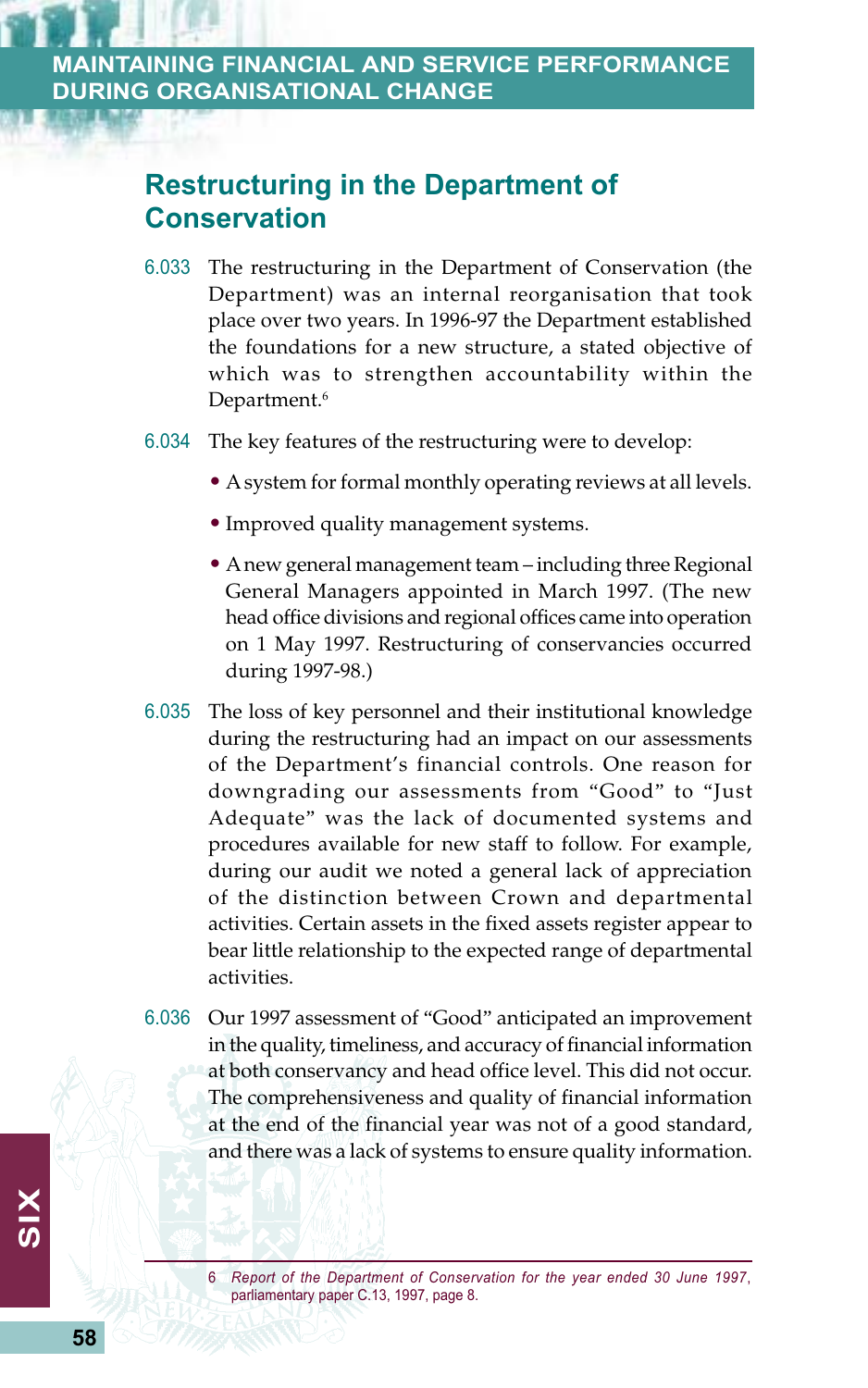**B.29[99a]**

- 6.037 The Department is upgrading its present financial management system. The upgrade is being carried out to achieve Year 2000 compliance; but it will also result in training for staff, better documentation, and a separate accounts receivable system for Crown revenue.
- 6.038 The new operating and management structure is now in place. Nevertheless, it is evident that further work is required to fully realise the benefits of the new structure by extending the advances in operational management disciplines to yearend financial reporting.

# **Restructuring of Land Information New Zealand**

- 6.039 The recent creation of Land Information New Zealand (LINZ) involved the merger of functions from two predecessor sources, with the associated management and restructuring of inherited staff and systems. At the same time contestable functions were transferred to other organisations. The merger effectively took place in two steps.
- 6.040 In October 1995, the Land Titles Office (LTO) was transferred from the Department of Justice and attached to the Department of Survey and Land Information (DOSLI), without being functionally integrated. LINZ was created on 1 July 1996, taking over the non-contestable functions of DOSLI and the functions of LTO. The contestable work previously undertaken by DOSLI was taken over at the same time by state-owned enterprise Terralink NZ Limited.
- 6.041 Like the Ministry of Agriculture and Forestry, LINZ started out in circumstances of considerable staff uncertainty and, to some extent, of dysfunctional management information systems. LINZ had the added disadvantage of a large titles backlog to reduce within the first six months. It also had major industrial relations negotiations to conduct.
- 6.042 LINZ has also been undertaking ongoing restructuring, some of which has required changes in staff skills. It has made a major shift to outsourcing of services, requiring new staff skills in contract management.

**59**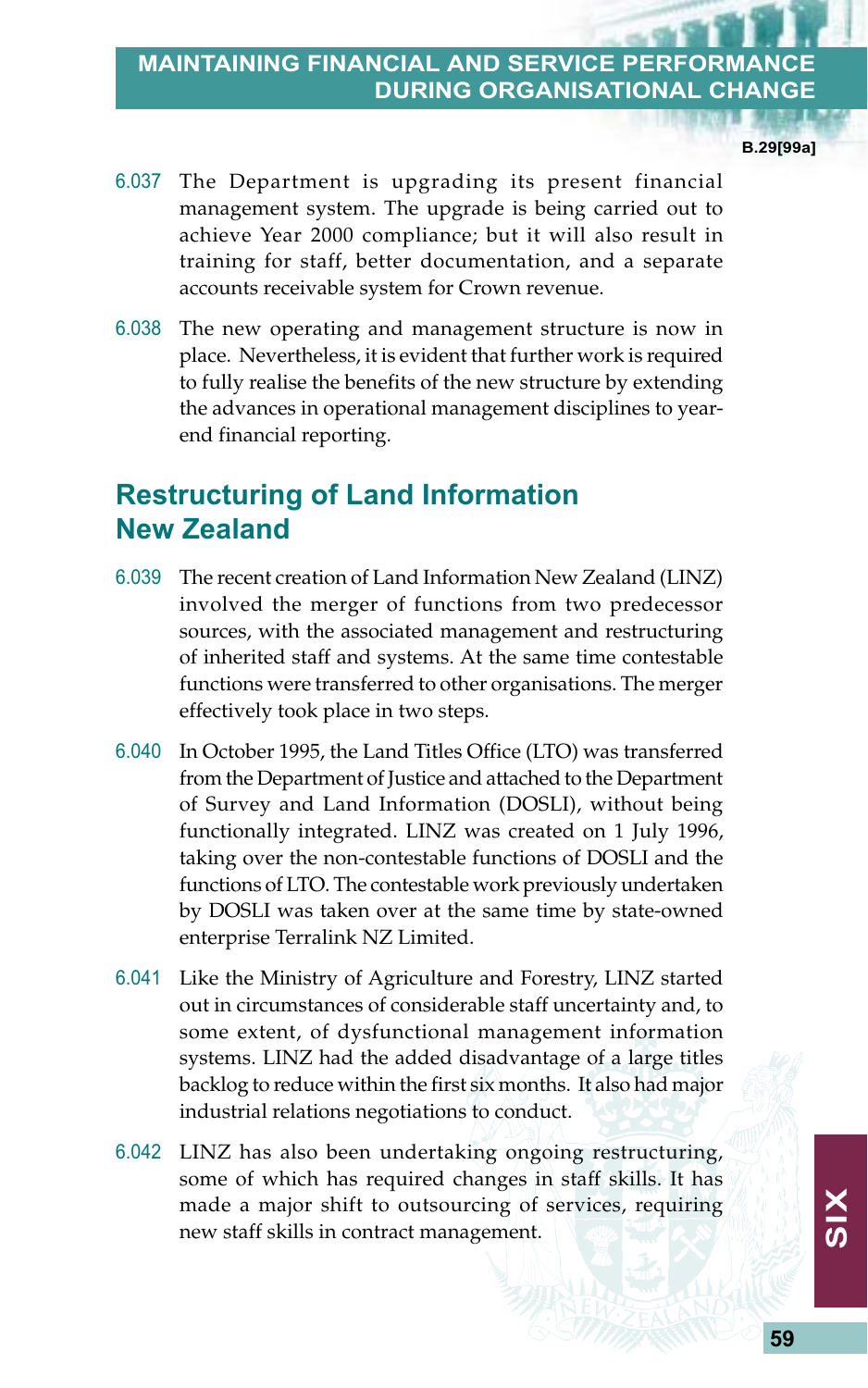- 6.043 During 1996-97 and 1997-98 LINZ concentrated on a fundamental review and restructuring of the functions which it took over. Survey and land title services were integrated, and a major project begun for automating this information. Crown property services were restructured with effect from 1 July 1998. Also on that date the Office of the Valuer-General was established within LINZ, having previously been a function of the Valuation Department.
- 6.044 There are several points in which the establishment process for LINZ was distinctive:
	- *Achievable time targets*. LINZ's formation and subsequent major structural shifts have been timed for the start of the financial year. Planning timetables were achievable. Hand-over by the establishment unit to the chief executive occurred three-and-a-half months before the set-up date.
	- *Clarity of objectives*. The policy framework and the Government's desired outcomes from the new entity were pre-established, by the establishment unit, for the (new) incoming chief executive. There was a clear focus in the post-establishment period on establishing a vision, together with a strategy and rules of operation to support this vision. In 1997-98, the focus was on the development of the Strategic Business Plan, and on confirming and adjusting the plan's links with Government-desired outcomes.
	- *Clarity of internal systems objectives*. The inherited management information systems were known to be poor, and an independent in-depth study of the systems was carried out before LINZ began operations to identify future needs. The development of adequate internal systems was a specific focus of change management from the establishment date.7 This included review and development of risk and information management, and management controls.

For 1996-97, for instance, we assessed financial management information systems as "Satisfactory", and service performance information, and systems and management

LINZ Annual Report for the year ended 30 June 1997, parliamentary paper C.14, 1997, pages 10-11.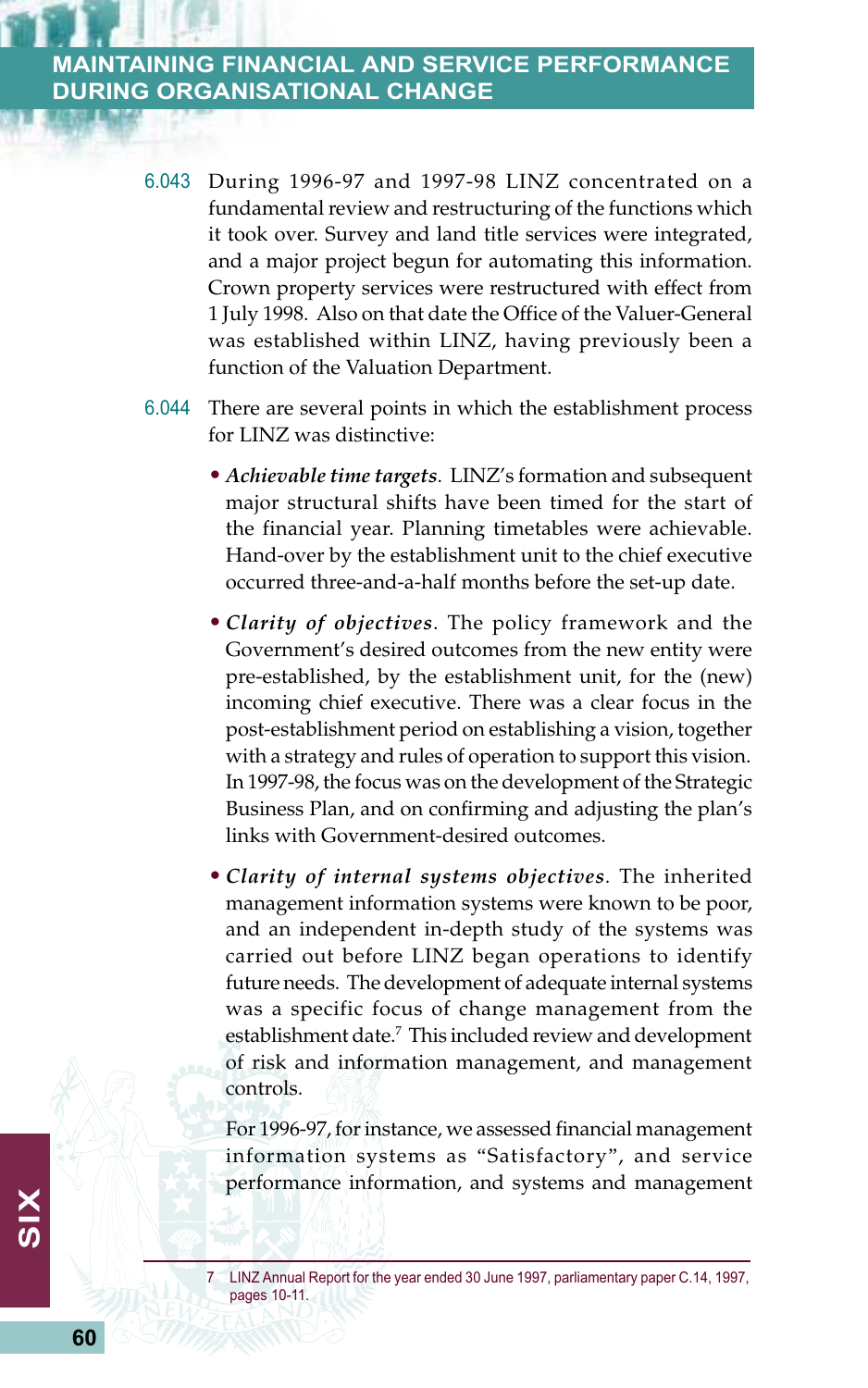**B.29[99a]**

control environment, as "Just Adequate". For 1997-98, we assessed service performance information and systems as "Satisfactory", and all other aspects of financial and nonfinancial management and control systems as "Good".

- *Integration of human resource strategy*. The overall human resource strategy was integrated with the restructuring strategy; in particular:
	- retention and succession planning; and
	- an emphasis on developing human resource policies and procedures *to enable the department to proceed with its proposed business strategies with confidence*. 8

# **Conclusions**

- 6.045 In our view, the degree of success in maintaining financial and service performance during organisational change within the public sector has been variable. This view is expressed from our perspective as auditor, and is our assessment of the impact that restructuring has had on financial and service performance reporting.
- 6.046 It is not for us to question the purpose or intention behind an organisational change. However, the purpose of the change and the results sought should be clearly articulated. In addition, so that Parliament can be assured that change resulting in significant restructuring and cost is in the public interest, an evaluation should be made at an appropriate time to assess whether the results sought have been achieved.
- 6.047 From our observations we conclude that restructuring arrangements need to:
	- Be based on achievable time targets that minimise any adverse impact on the quality of the decisions made and services provided.
	- Take into account at the outset the totality of the anticipated changes – especially in terms of human resource planning – in order to maximise senior management capability and minimise the impact on organisational capability.

8 Ibid, page 17.